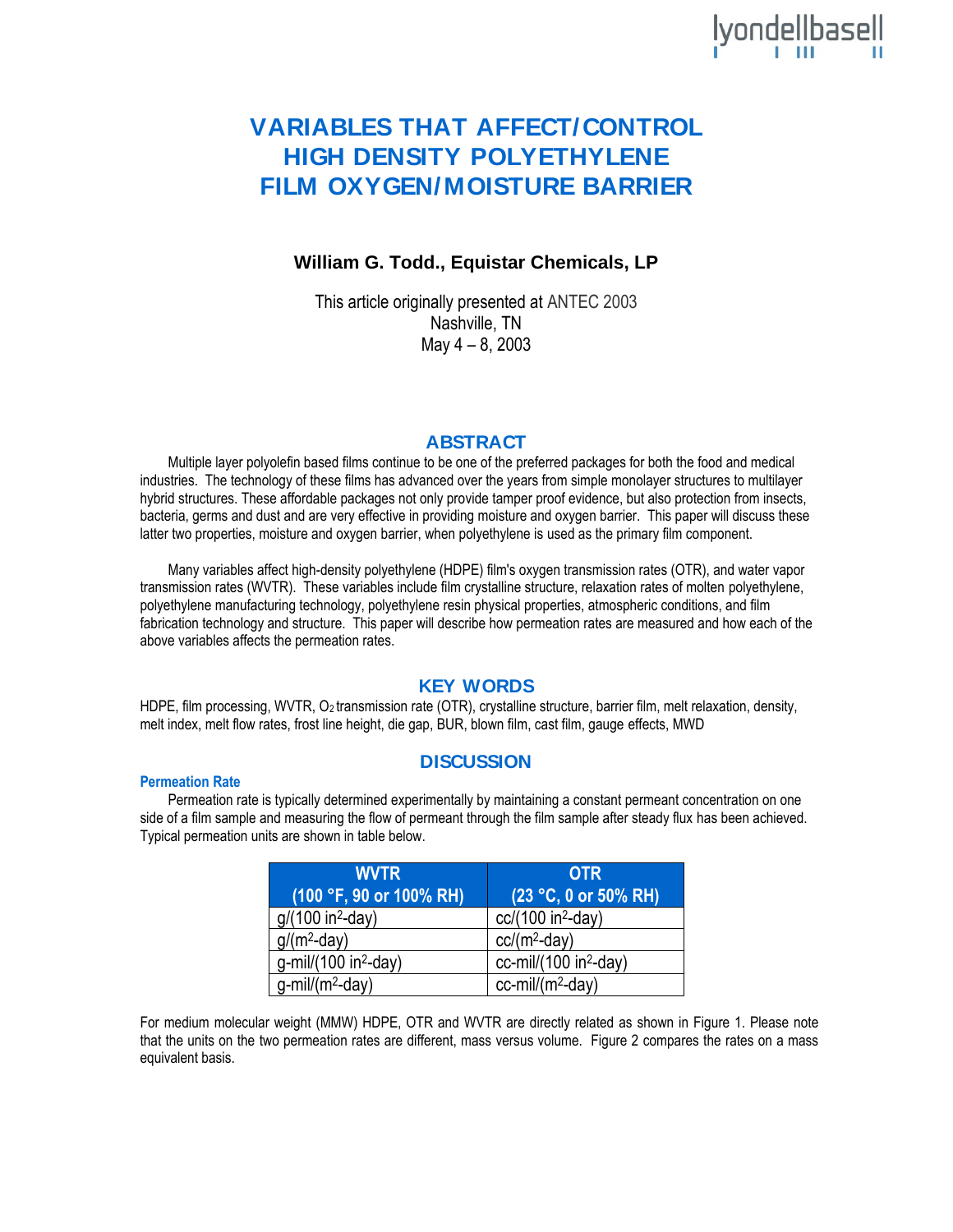

Figure 1. Water Versus Oxygen Transmission Rate



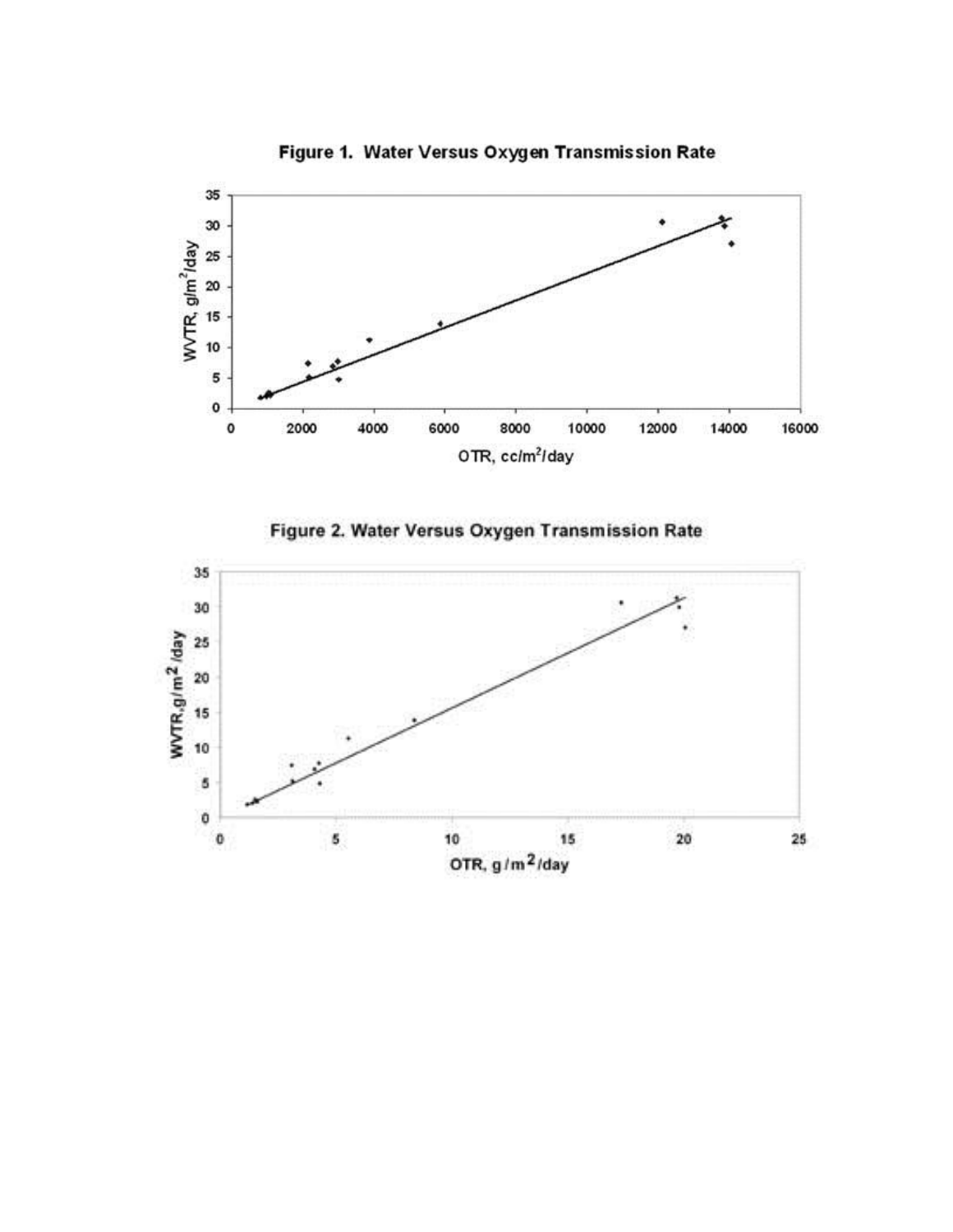The difference in permeation rates between water and oxygen is caused by differences in molecular weight, gas molecule size and polarity.

#### **Film Crystalline Structure**

Many textbooks can be found that describe the crystalline structure of blown HDPE films. In simple terms, there are two structural regions in the film; the crystal regions, which are impervious to water and oxygen transmission, and the amorphous regions through which water and oxygen molecules diffuse easily. A simple analogy would be a water molecule trying to diffuse through a glass of water full of crushed ice. The water molecule would have to work its way around all the pieces of ice, thus the more pieces of ice present, the slower the diffusion. Therefore, increasing the crystalline regions in blown films improve the barrier properties. The base resin density determines the amount of crystalline regions in the film. Resins with the highest density will yield the best barrier properties.

#### **Polymer Melt Relaxation Rates**

Shroff and Mavridis [1] have described the technical effect of polymer melt relaxation times on barrier properties. In layman's terms, as the polymer exits the die, it experiences excessive stress in the machine direction as the film is drawn down to its final gauge. The faster this stress can be relaxed, the more randomly orientated the crystalline regions will be, which maximizes the tortuous path for the water or oxygen molecule, thus improving the barrier. Many variables affect this relaxation; such as HDPE resin catalyst technology, film fabrication technology and film fabrication conditions. Each of these effects will be defined in the appropriate section below.

#### **HDPE Resin Manufacturing Technology**

One must understand the drawing below to grasp the effects of this section.



Simply put, the catalyst technology practiced and the process technology and operating conditions define the polymer physical properties. These polymer physical properties and the film processing equipment and conditions determine the film barrier properties!

Catalyst technology can affect long chain branching (LCB) and high molecular weight content (HMW). Increased LCB and/or HMW slow melt polymer relaxation rates, thus producing poorer barrier properties

#### **Polymer Properties**

As described above, the catalyst technology, process technology and operating conditions determine the polymer properties, which are typically characterized by molecular weight, molecular weight distribution, and crystallinity. Melt index (MI) which is the total flow of molten polymer measured in grams through an orifice in ten minutes under a 2.12 kg force, is used to reflect the molecular weight. Molecular weight distribution (MWD) can be represented by the ratio of two melt indexes measured at two different forces, 21.2 kg/2.12 kg, called the melt flow ratio, MFR. Density is used as a measurement of crystallinity.

#### **Melt Index and Melt Flow Ratio**

Figure 3a shows the effect of MI and MFR on WVTR [2,3]. As one can see, increasing MI and reducing MFR reduces the WVTR. These effects are the result of faster relaxation times. Higher MI and narrower MWD (NMWD) resins reduce the high molecular species, which increase relaxation rates.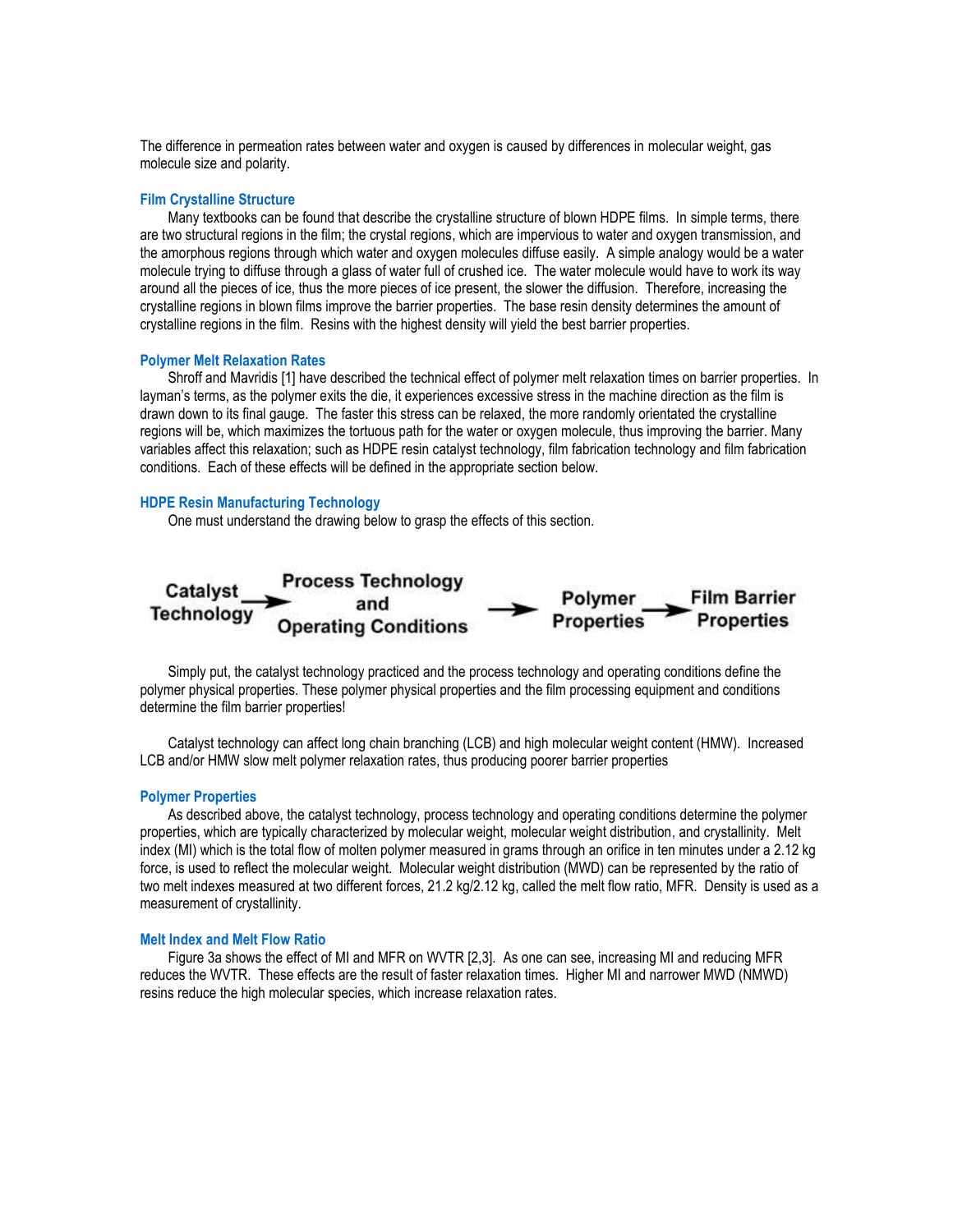



Figure 3b below is an alternate way to view the WVTR, MI and MFR relationships [4]. The figure has MFR plotted on the X axis, MI plotted on the Y axis and WVTR is plotted as constant isometric values. This chart clearly shows how two different combinations of MI and MFR can have the same WVTR. In fact, there is a continuum of MI and MFR combinations that will have the same WVTR. Picking the right combination has to be based on other film physical properties, such as bubble melt stability, MD and TD tear values, stiffness and many more.



#### **Density**

Figure 4 shows the effect of density on WVTR [5]. As seen in the chart, PE resins with higher density provide improved barrier levels. For packaging requiring minimum moisture or oxygen exposure, optimum barrier performance would be achieved using the highest density PE resin. Conversely, lower density resins would be chosen for low barrier applications.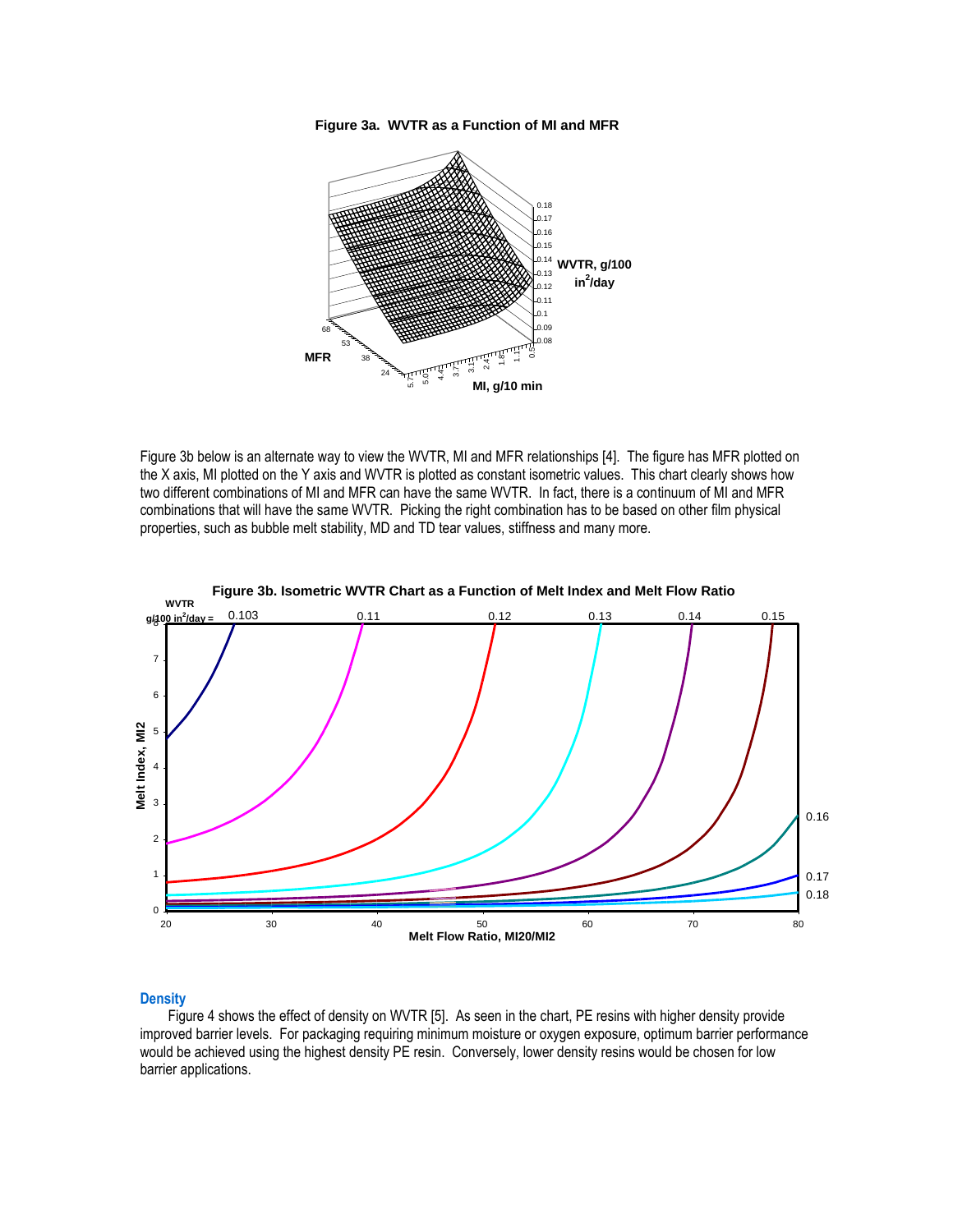#### **Atmospheric Conditions**

For a given package size and contents, atmospheric conditions have a very strong effect on the product shelf life [6]. Figure 5 compares the relative shelf life of a given package for two different atmospheric conditions as a function of WVTR. Obviously, lower WVTR values improve shelf life. As can been seen from the figure, at a given WVTR, the shelf life can be reduced by fifty percent by changing atmospheric conditions



 **Figure 5. Flaked Cereal Shelf Life Versus WVTR as a Function of Atmospheric Conditions**

#### **Film Fabrication Technology**

The two major film fabrication technologies are cast and blown film. Cast film is extruded through a rectangular die and quenched very rapidly with either a cold water bath or a chilled roll. This fast quench allows very little melt relaxation. Blown film is extruded through a circular die and is slowly quenched by air, which allows longer relaxation time. In addition, the biaxial orientation obtained with the blown film process improves the barrier properties of film. The result is that blown films have better barrier properties (lower WVTR) than cast films made from the same resin to the same thickness as shown in Figure 6 [4].



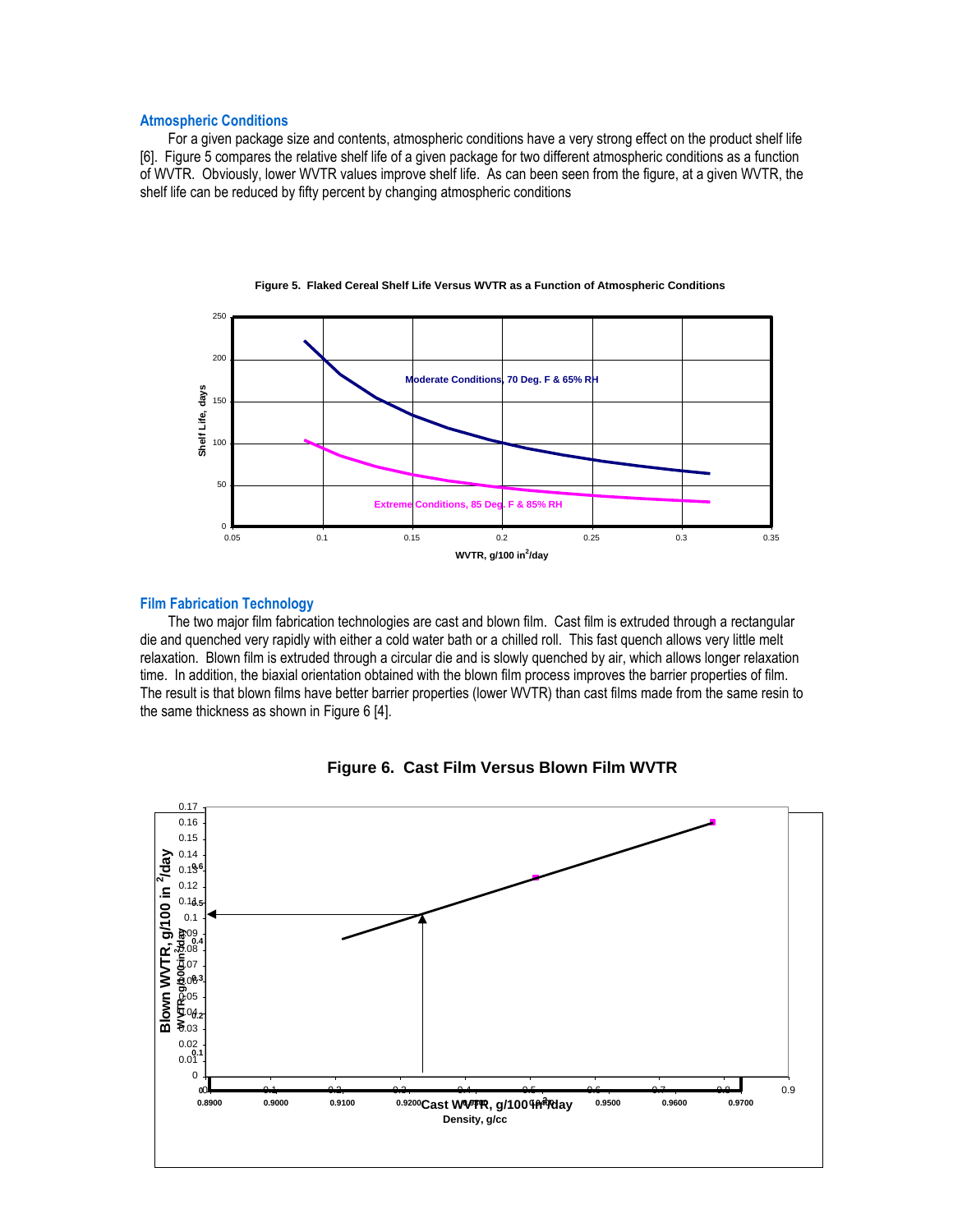#### **Blown Film Fabrication Conditions [7]**

Film processing conditions, such as the following can all affect barrier performance.

- Film thickness
- Blow-up ratio (BUR)
- Frost line height
- Die gap width
- Layer positioning

The effects of these processing conditions on barrier performance are discussed below.

#### **Barrier - Gauge Relationship**

As one would suspect, increasing film thickness improves barrier properties. Figure 7a shows WVTR rate versus gauge for two HDPEs, a low density polyethylene (LDPE), and a linear LDPE (LLDPE), resins. All four resins show significant reduction in WVTR with increasing thickness at the thinner gauges. At thicker gauges, the reduction is much less. As predicted above, the NMWD HDPE film has better barrier than the broad molecular weight distribution (BMWD).



While barrier properties for the 0.960 density BMWD and NMWD HDPE resins are similar at thicker gauges, the narrow MWD resin has nearly 20% higher barrier at the lower gauge. Likewise, the 0.920 density LDPE and LLDPE resins have nearly identical barrier properties at thicker gauges, but the LLDPE exhibits over 25% higher barrier at the thinner gauges.

Another way to examine the effect of gauge on barrier is look at the WVTR by normalizing to a thickness of one mil as shown in Figure 7b.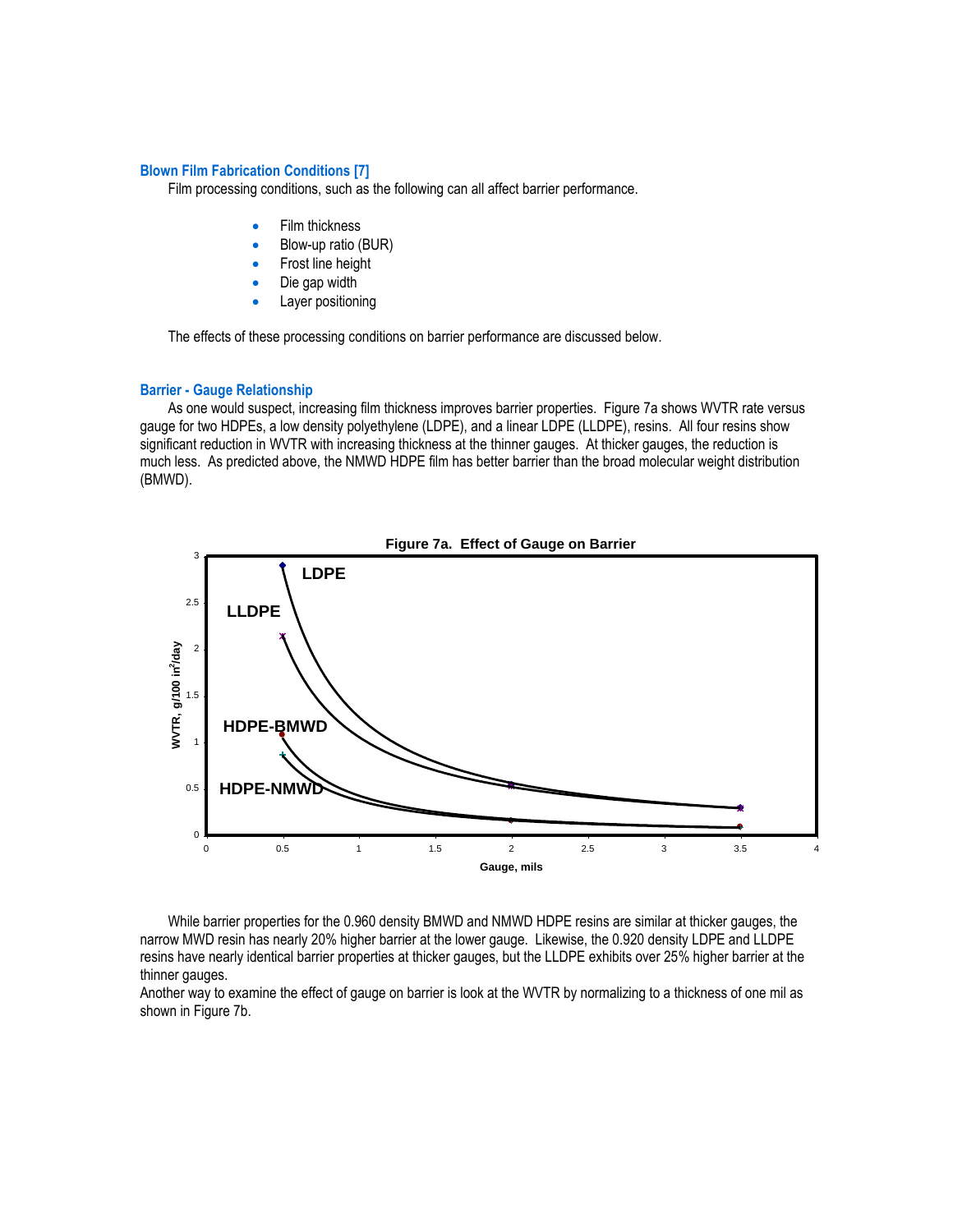

Again, the WVTR is nonlinear with gauge. It has been theorized [8, 9] that the increase in permeability with decreasing gauge is caused by a non-effective skin layer, which has infinite permeability. Another probable explanation is that the thinner gauges crystallize much faster than the thicker gauges and thus have much greater stresses/less random orientation of the crystalline lamella in the film.

## **Barrier - Processing Conditions Relationship**

#### **Frost Line Height and BUR**

Figure 8 illustrates the frost line height and blow-up ratio effects on WVTR for a HDPE resin. The improvement in barrier with increasing frost line height is due to the longer time the film is in the molten state, which gives it more time to relax the stresses induced by the die and the draw down ratio. Increasing the BUR ratio increases the stress in the transverse direction (TD), which helps balance the machine direction (MD) stresses and thus imparts more random orientation of the crystals.



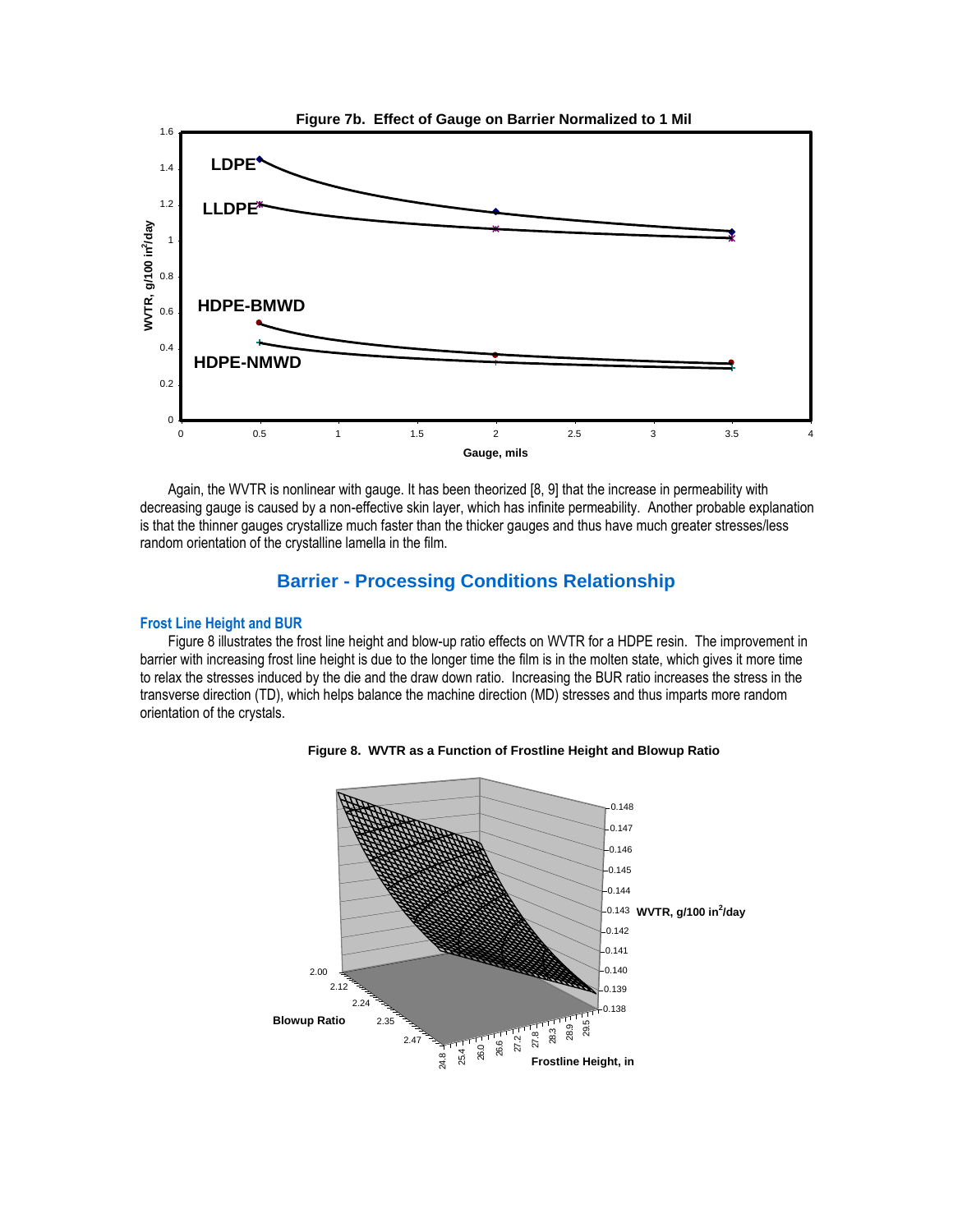#### **Die Gap Width**

Permeation rates can also be affected by changing processing equipment. Figure 9 [7] shows the effect of using different die gaps to produce blown HDPE films from a medium molecular weight (MWD) resin. A smaller die gap reduces the MD draw down ratio, which in turns reduces the stress in the film as it crystallizes.



Figure 9. Effect of Die Gap and BUR on Barrier



#### **Barrier – Multi-layer Film Structure Relationship**

The barrier performance of multi-layer PE films can be affected by changing their layer configuration [7]. Figure 10 shows the relative barrier performance for three different HDPE-based coextruded films made with two different homopolymer HDPE resins, 1.0 MI, BMWD and 2.0 MI with a NMWD. The three different film structures had equal layer thickness (33.3% each).